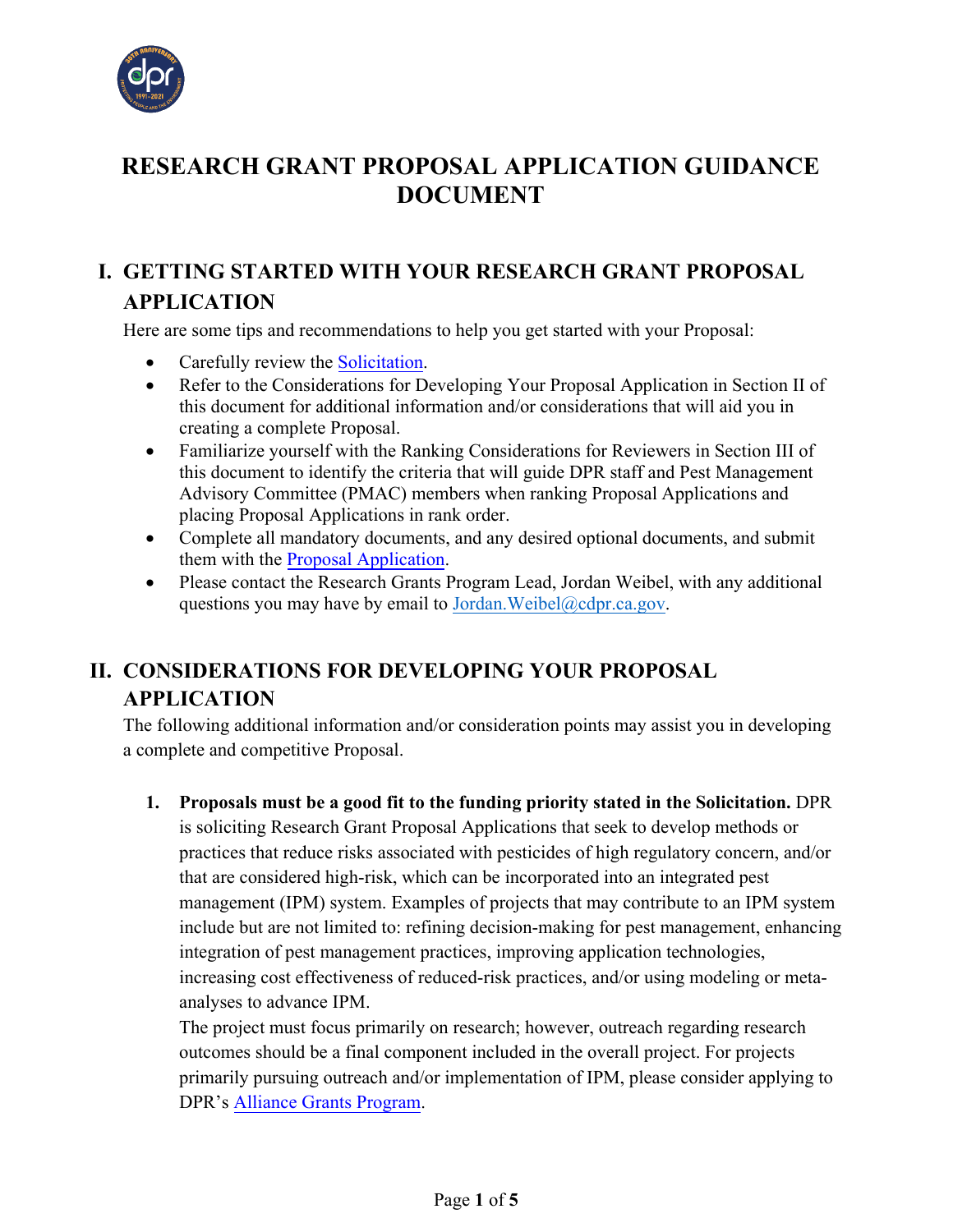#### **2. The project's design and methods must be clearly stated in sufficient detail for reviewers to evaluate their feasibility and the likelihood of successful implementation.**

Descriptions of key elements of the experimental design and methods should be clear and concise. We recommend including the optional experimental design and methods illustrative graphics, if appropriate.

In general, the experimental design and analytical methods for controlled experiments should include:

- A description of the assumptions underlying the design and methods that must be satisfied to apply the methods and the tests to determine if those assumptions are satisfied;
- Clearly-defined experimental units;
- The number of experimental units for each treatment group;
- Restrictions on the random allocation of treatments to experimental units, such as blocking or split-plots;
- What the random, fixed, and mixed effects in the proposed statistical analysis are;
- Descriptions of main effects and interactions, along with planned comparisons;
- Effect sizes that would likely have biological or practical relevance; and
- Methods for validating and determining the goodness of fit of the model for studies using other types of modeling.

Please note that it is not sufficient to state general methods such as "the data will be evaluated using ANOVA" or "the results will be analyzed using a randomized complete block design."

#### **3. Ensure the Budget aligns with the work being performed and is fully justified.**

Reviewers sometimes find it difficult to reconcile the amount of money being requested with the work proposed to be performed. In some cases, the amount may seem inadequate and in others overestimated. Please be clear and thorough in justifying the project's Budget in the Budget Justification section of the Scope of Work and Budget Information. Note that DPR cannot fund out-of-state travel.

#### **4. Ensure all personnel and staff belong to the same organization as the Grantee's Principal Investigator.**

To be included as personnel, staff must receive their grant funds through the same organization as the Principal Investigator (see the Terms and Conditions section of the Grant Agreement template for who can be a Principal Investigator). If staff cannot receive funds through the Principal Investigator's organization, they must instead be listed as Subcontractors.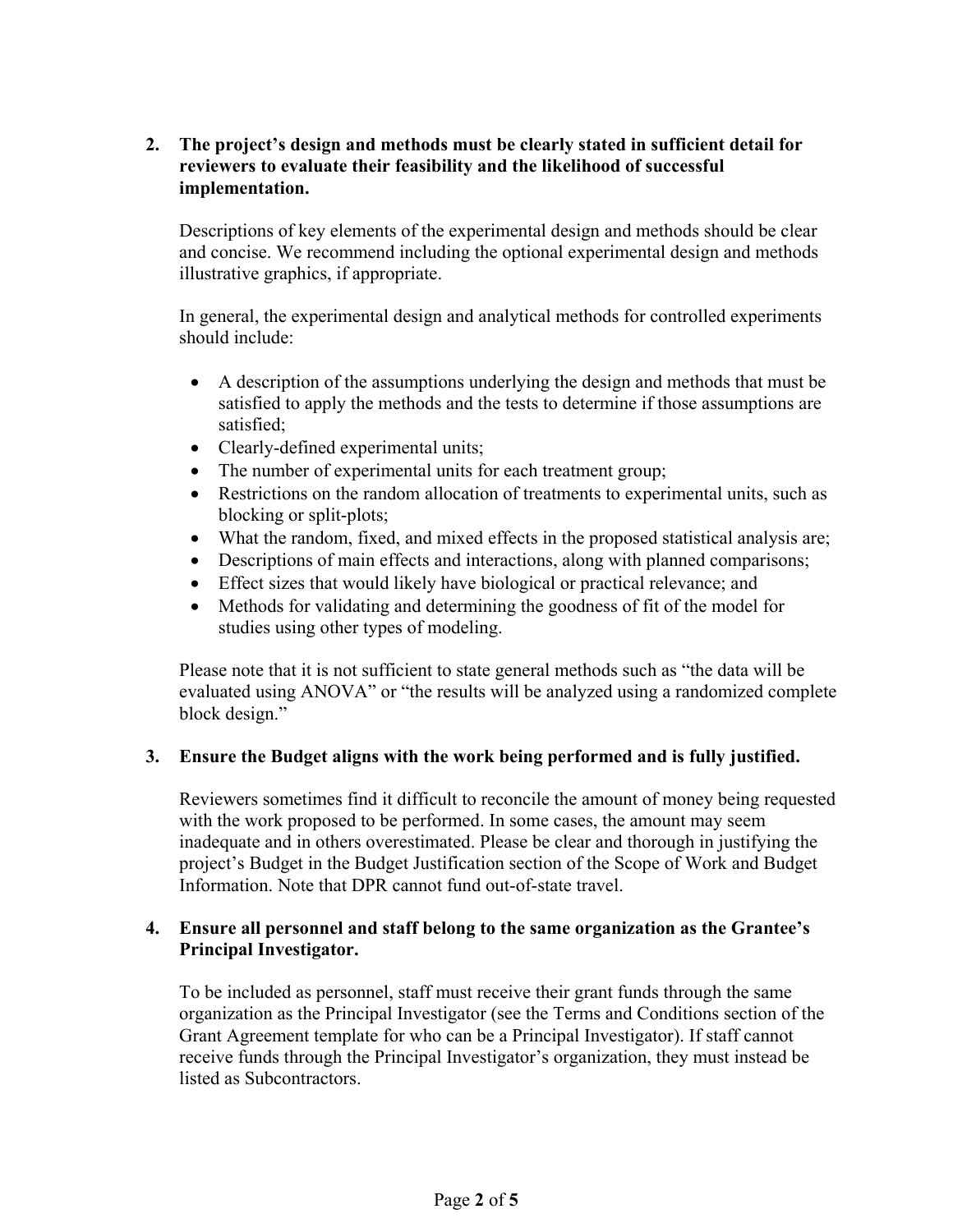University of California/California State University System (UC/CSUS) institutions have internal budgeting procedures that classify some personnel within a subawardee category. Please note that personnel classification exceptions may exist for federal agencies that establish Research Service Agreements with state cooperative institutions and other colleges or universities for the acquisition of goods and services. Those classifications and exceptions do not pertain to DPR grants.

#### **5. The proposed project must be 'stand-alone' even if it is a component of a larger research endeavor.**

If conducted as a component of, or in conjunction with, any other research project endeavor, the DPR-funded portion of the project must be fully able to independently achieve all Objectives and Deliverables with the amount funded under the grant agreement. Additionally, the project Budget should not contain funds that support activities outside of the described Scope of Work. Please note that this requirement precludes any sources of matching funding.

#### **6. The full text of each key cited reference (limited to a maximum of five references) supporting the Proposal's merits, whether the reference is an unpublished report or a published paper, must be provided as a PDF document.**

Key cited documents supporting your Proposal Application are an important way to show the viability of your idea. Key cited documents that show the potential efficacy of an idea, economic feasibility, and potential value to the public can significantly strengthen a Proposal Application's merits.

### **III. RANKING CONSIDERATIONS FOR REVIEWERS**

The criteria below will be used by DPR staff and the PMAC members when ranking Proposal Applications:

*Question 1 – Benefits to Californians (25 percent weight)*: Is there a need for this project and will the people of California and expected beneficiaries of the IPM systems or practices significantly benefit from the project?

- Does the project align with the Research Grant Program's goal to advance IPM knowledge in wildland, urban, and agricultural settings?
- Are the pesticides and pests being addressed in the project relevant to California?
- Will California stakeholders benefit from this project?
- If the project findings are adopted, will there be a significant reduction in the usage of pesticides that are of high regulatory concern or are considered high-risk?
- Do Letters of Support come from people who can attest to the quality or effectiveness of the applicant's similar work?
- Do the Letters of Support come from those who would be involved in adopting the Proposal's findings if proven effective?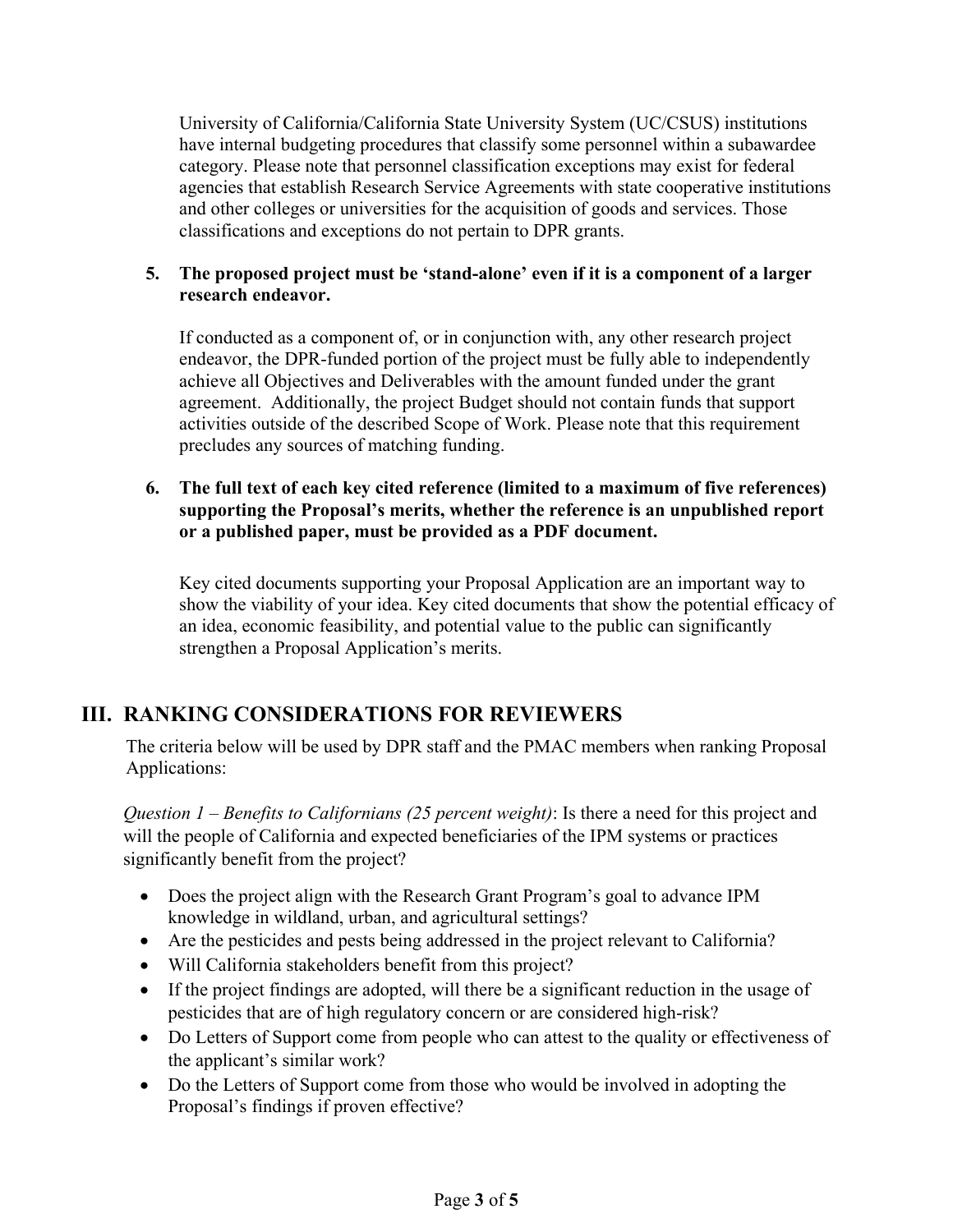• Are the risks from pesticide use practices clearly identified and described?

#### *Question 2 – Integrated Pest Management Systems (25 percent weight)*: Will this project aid in the development and enhancement of IPM systems?

- Does the project develop pest management practices and IPM systems that are designed to minimize risk to public health and the environment?
- Does the project address a pest problem or situation that is a significant issue or widespread in California?
- Does the proposed system have the ability to reduce pesticide use and reliance if adopted?
- Does this project help develop or research an IPM system that would otherwise remain unfunded or underfunded?
- Does the public interest of the project outweigh any potential private interests?

*Question 3 – Economic Benefits and Feasibility (25 percent weight)*: Does this project have economic benefits and will it be economically feasible to implement?

- How will the project show economic feasibility?
- What are the economic benefits of the project?
- From an economic standpoint, how do the practices proposed in the Proposal Application compare to current practices?
- How will the project overcome economic barriers to implementation in the relevant agricultural, urban, or wildland setting?
- Does the project involve collecting cost information of the IPM practices it explores? If not, is there an acceptable reason?

*Question 4 – Project Details (25 percent weight)*: Considering all submitted Proposal Application materials, are the materials and methods sufficient to support the completion of the project?

- Are the experimental design (controlled or observational), methods (statistical, modeling, and other), and any software to be employed appropriate for the project's Scope of Work?
- Do the Key Cited Documents and optional illustrative graphics support the project's methods?
- Are the methods adequately described and sufficient to support the completion of the project?
- Are the project Goals, Objectives, Tasks, and Deliverables clearly stated and reasonably achievable within the grant period?
- Will the successful completion of the Tasks achieve the Objectives?